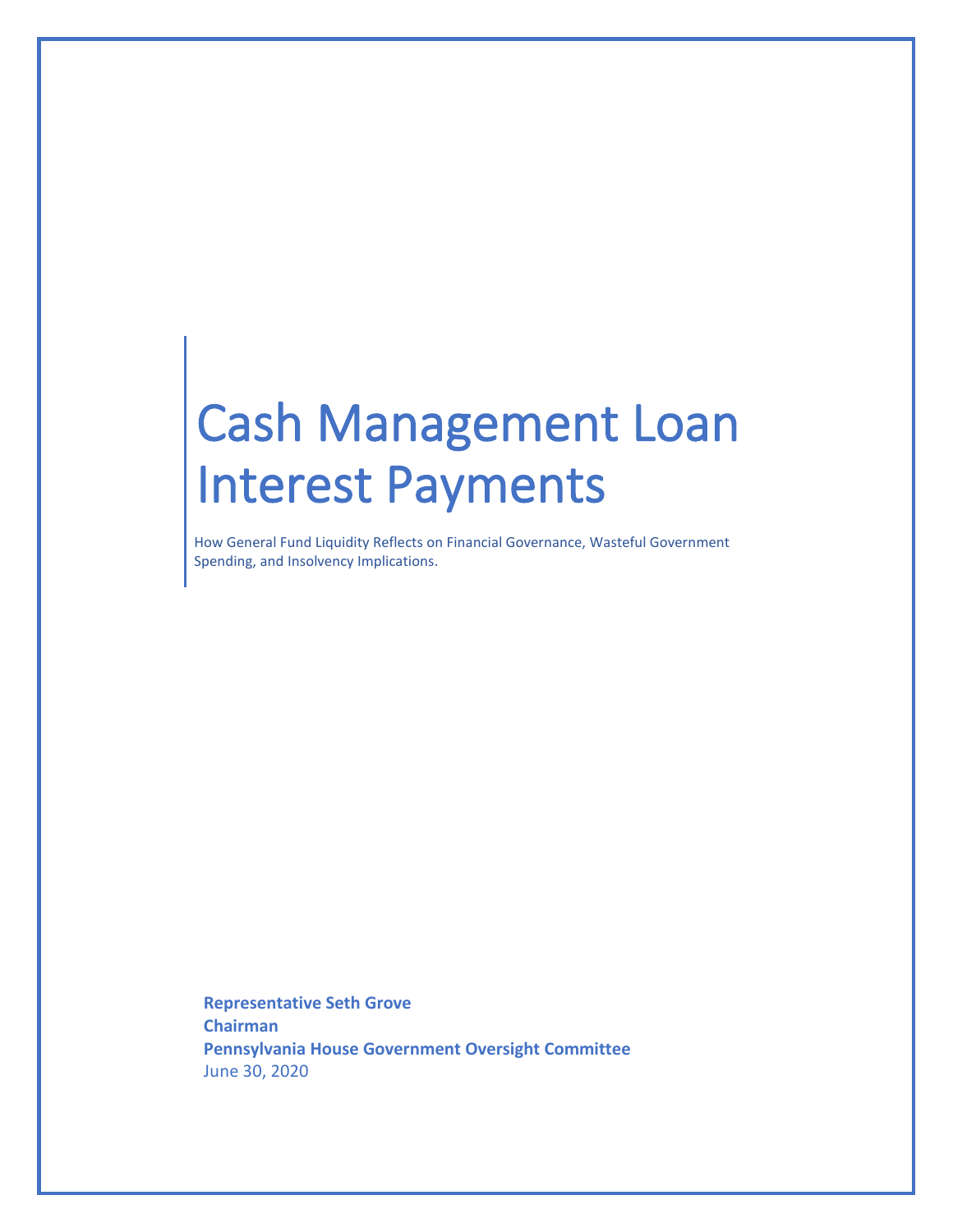#### **Background on General Fund Liquidity**

In Fiscal Year (FY) 2013-14, the Pennsylvania Treasury shifted its cash management loan strategy away from tax anticipation notes to cash management loans or Short-Term Investment Pool (STIP), which borrows cash available in special funds.<sup>1</sup> The strategy of the Commonwealth borrowing funds from itself has reduced costs as the state is receiving lower interest payments.<sup>2</sup>

Regardless of the strategy in providing cash management loans, the Commonwealth has seen an increase in costs associated with a worsening general fund liquidity.<sup>3</sup> As we see from the treasurer's



Transparency Portal, Federal Cares Act dollars have bolstered the general fund, providing liquidity relief starting April 20, 2020. Prior to the injection of Federal Cares Act dollars, the general fund was mostly at a negative balance from October 31, 2019 to April 19, 2020. Twice

Liquidity for many governments is a cyclical event, as governments receive their revenues at different times than payments are due.<sup>4</sup> The Commonwealth has some big expenses from pension payments to Medicaid payments due throughout the fiscal year. Medicaid payments need to be made prior to receiving reimbursements from the federal government and these payments have frequently been pushed back into the following fiscal year as a budget balancing gimmick. In general, many poor financial

<sup>22</sup> [https://cumberlink.com/news/local/govt-and-politics/pa-treasurer-loans-m-to-corbett-for-state](https://cumberlink.com/news/local/govt-and-politics/pa-treasurer-loans-m-to-corbett-for-state-projects/article_88d28042-ccec-11e0-9748-001cc4c002e0.html)[projects/article\\_88d28042-ccec-11e0-9748-001cc4c002e0.html.](https://cumberlink.com/news/local/govt-and-politics/pa-treasurer-loans-m-to-corbett-for-state-projects/article_88d28042-ccec-11e0-9748-001cc4c002e0.html)

the general fund dipped below \$1.5 billion.

<sup>1</sup> [https://archive.triblive.com/news/pennsylvania-fiscal-officers-say-budget-in-dire-situation/.](https://archive.triblive.com/news/pennsylvania-fiscal-officers-say-budget-in-dire-situation/)

<sup>3</sup> [https://www.patreasury.gov/newsroom/archive/2020/04-02-COVID-Credit.html.](https://www.patreasury.gov/newsroom/archive/2020/04-02-COVID-Credit.html)

<sup>4</sup> [https://surface.syr.edu/cgi/viewcontent.cgi?article=1950&context=etd.](https://surface.syr.edu/cgi/viewcontent.cgi?article=1950&context=etd)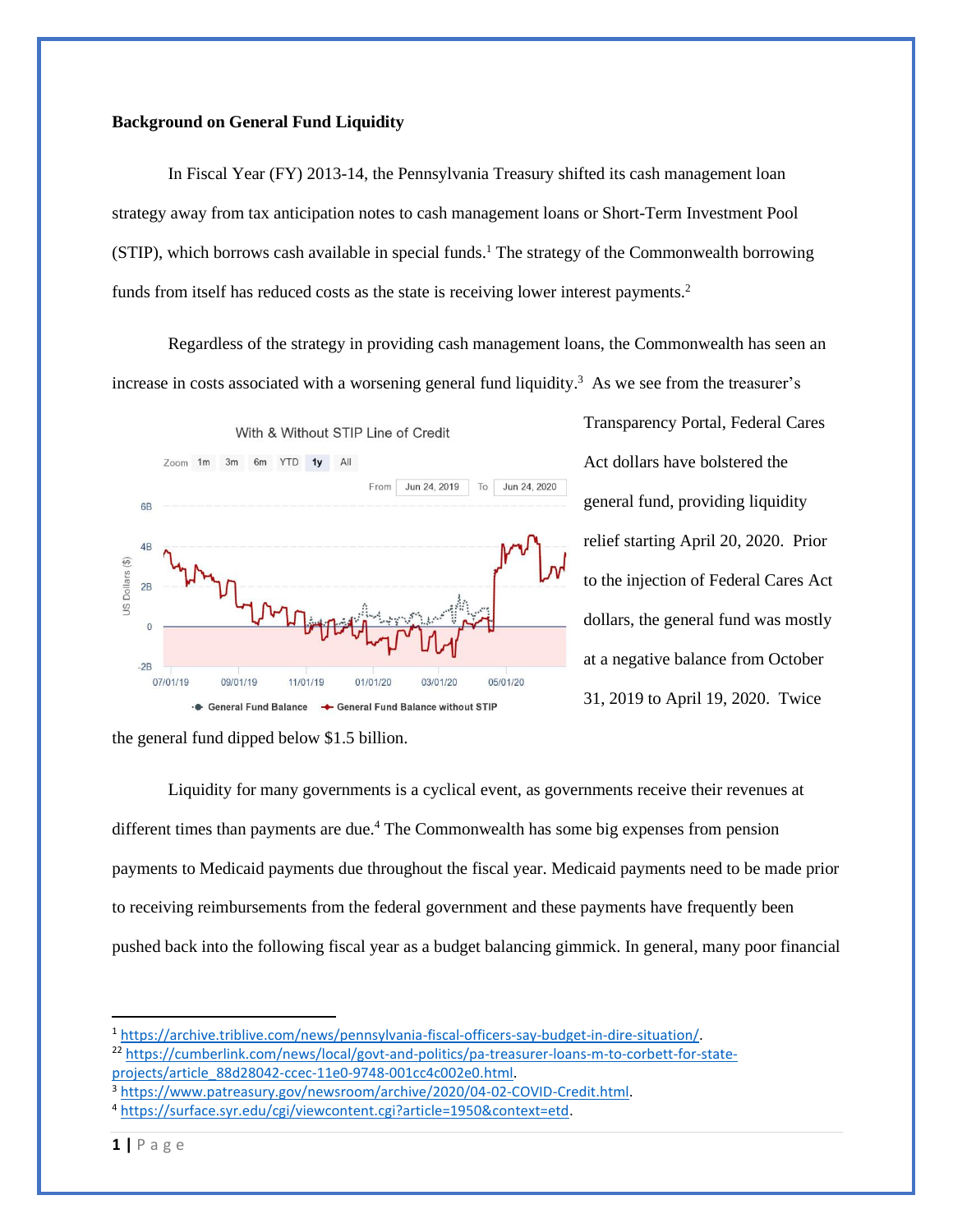decisions have led not only to an increased liquidity problem but also a continuation of annual financial

gimmicks:

- Delayed payments.
- Moving general fund spending to special funds or offline. 5
- Creating new special funds which utilizes general fund revenue to cover expenses.
- Using one-time revenue sources to pay for recurring expenditures.
- Not completely funding mandated expenditures.
- Executive branch overspending.
- Lack of financial management by the executive branch throughout the fiscal year.

These repetitive decisions reflect a culture of

financial mismanagement and poor budgeting practices in

Pennsylvania. In FY 2017-2018 there were over \$1.4

| <b>General Fund Expenditures Shifted to Special Funds</b>                              | \$54.9    |
|----------------------------------------------------------------------------------------|-----------|
| Increase in MA expenditures funded through Lottery Fund (compared to                   |           |
| revised 17/18)                                                                         | \$54.9    |
| <b>Temporary or One-Time Budget Savings</b>                                            | \$1,210.5 |
| MA expenditures funded with one-time revenue received March 2017 from                  |           |
| Managed Care Organization Gross Receipts Tax                                           | \$351.7   |
| MA savings from changes to the payment schedule for managed care                       |           |
| organizations                                                                          | \$120.0   |
| MA savings from one-time revenues pursuant to Tobacco Master Settlement                |           |
| Agreement lawsuit                                                                      | \$357.0   |
| Department of Human Services expenses funded with one-time surplus from                |           |
| assessment on Philadelphia hospitals                                                   | \$54.0    |
| Authority Rentals & Sinking Fund Requirements (PlanCon) reliance on bond               | \$215.4   |
|                                                                                        |           |
| Use of PHEAA resources to reduce General Fund expenditures on higher                   |           |
| education - this multi-year support will need to be suspended in 2019/20               | \$112.4   |
| <b>Subtotal Expenditures</b>                                                           | \$1,265.4 |
|                                                                                        |           |
|                                                                                        | \$34.4    |
| Miscellaneous reveneus and loan repayments to the General Fund                         | \$34.4    |
| <b>REVENUES</b><br><b>Transfers to General Fund</b><br><b>One-Time Revenue Sources</b> | \$173.8   |
| Gaming Expansion (Act 43) - Interactive gaming (iGaming) license fees at \$10          |           |
| per license                                                                            | \$100.0   |
| Gaming Expansion (Act 43) - Interactive gaming (iGaming) license fees at               |           |
| airports                                                                               | \$3.8     |
| Gaming Expansion (Act 43) - Sports wagering license fees at \$10 million per           |           |
| license                                                                                | \$70.0    |
| <b>Subtotal Revenues</b>                                                               | \$208.2   |

*https://www.pahouse.com/Files/Documents/Appropri ations/series/3044/2018\_19\_Budget\_In\_Depth\_Final\_ 071018.pdf*

billion of budget gimmicks used to balance the budget. For three out the last six fiscal years, the

Commonwealth has spent more than what it had in revenues as we look at year to date data from the

Treasurer's Transparency Portal. While FYs 2017-18 and 2018-19 show a surplus, the surplus is a result

*1*

| Fiscal Year Revenues vs. Expenditures Year to Date (#'s in millions) |  |          |                                                                |      |    |       |                                  |  |
|----------------------------------------------------------------------|--|----------|----------------------------------------------------------------|------|----|-------|----------------------------------|--|
|                                                                      |  |          | Fiscal Year   Revenue   Expenditures   Surplus/Deficit   Notes |      |    |       |                                  |  |
| $2014 - 2015$ \$ 59.2 \$                                             |  |          |                                                                | 58.7 | Ś  | 0.5   |                                  |  |
| $ 2015 - 2016 $ \$ 62.7                                              |  |          |                                                                | 63.1 | -Ś |       | (0.4) Impasse Budget             |  |
| $ 2016 - 2017 $ \$ 68.2 \ \$                                         |  |          |                                                                | 68.3 | S  | (0.1) |                                  |  |
| $ 2017-2018 $ \$ 72.2 $ $ \$                                         |  |          |                                                                | 71.2 | Ś  |       | 1.0 $\vert$ \$1.7 B in borrowing |  |
| 2018-2019                                                            |  | $5$ 73.0 | Ś                                                              | 72.9 |    | 0.1   |                                  |  |
| 2019-2020                                                            |  | 80.8     |                                                                | 81.0 |    | (0.2) |                                  |  |

| Fiscal Year Revenues vs. Expenditures Total (#'s in millions) |    |      |    |      |                                                        |       |                                  |  |  |  |
|---------------------------------------------------------------|----|------|----|------|--------------------------------------------------------|-------|----------------------------------|--|--|--|
|                                                               |    |      |    |      | Fiscal Year Revenue Expenditures Surplus/Deficit Notes |       |                                  |  |  |  |
| $ 2014 - 2015 $ \$ 59.8                                       |    |      | -S | 59.3 | S                                                      | 0.5   |                                  |  |  |  |
| $2015 - 2016$ \$                                              |    | 63.1 | -Ś | 63.7 | Ŝ                                                      |       | (0.6) Impasse Budget             |  |  |  |
| 2016-2017                                                     | \$ | 68.8 | .S | 69.3 | S                                                      | (0.5) |                                  |  |  |  |
| $ 2017-2018 $ \$ 73.3                                         |    |      | .S | 72.1 |                                                        |       | 1.2 $\vert$ \$1.7 B in borrowing |  |  |  |
| 2018-2019 \$                                                  |    | 73.9 | \$ | 73.7 |                                                        | 0.2   |                                  |  |  |  |
| 2019-2020                                                     |    | ٠    | \$ |      |                                                        |       |                                  |  |  |  |



<sup>5</sup> [https://www.pennlive.com/politics/2018/06/gov\\_wolf\\_signs\\_327\\_budget\\_for.html.](https://www.pennlive.com/politics/2018/06/gov_wolf_signs_327_budget_for.html)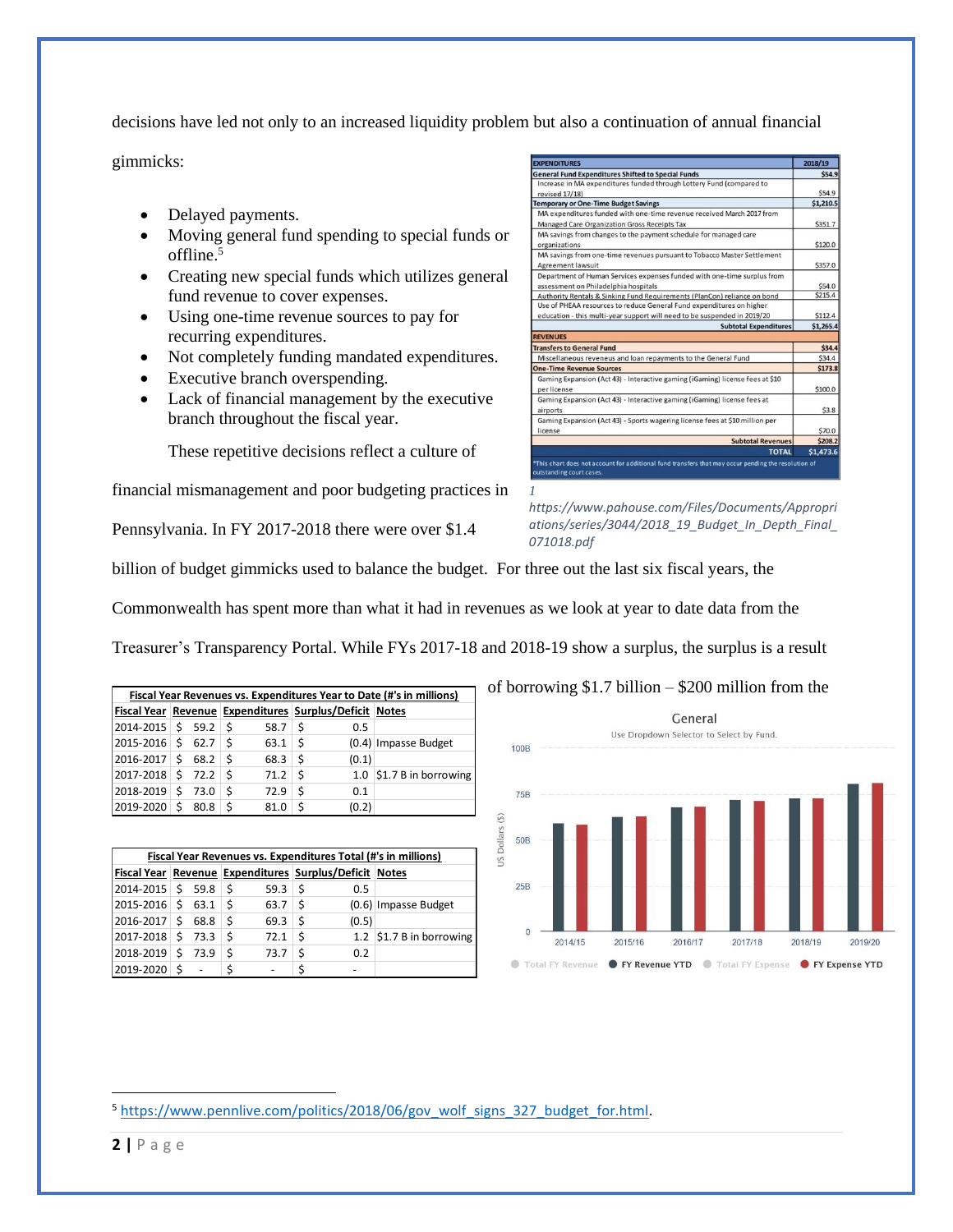Farm Show borrowing<sup>6</sup> and \$1.5 billion from a Tobacco Settlement Bond.<sup>7</sup> This creates a total of over \$3.1 billion of one-time revenue sources used to balance budgets. The total revenues and expenditures for the same years have this same trend but even more emphasized. Without the FY 2017-2018 borrowing to

balance the budget, FY's 2017-2018 and 2018-2019 would have ended in deficits as well. Currently only the impasse budget in FY 2014-2015 truly posts an end of the year surplus.

Further complicating the commonwealth's finances has been the loss of income earners. From 2010 through 2018, Pennsylvania lost \$10.4

| <b>Long-Term Recurring Revenue Highlights</b><br>(Amounts in Millions of Dollars) |    |                                              |  |  |
|-----------------------------------------------------------------------------------|----|----------------------------------------------|--|--|
| <b>Tax Type</b>                                                                   |    | <b>Full Year Recurring</b><br><b>Revenue</b> |  |  |
| Cigarette Tax Rate Increase of \$1.00 per Pack                                    | Ś  | 446.6                                        |  |  |
| <b>Other Tobacco Products</b>                                                     | Ś  | 81.9                                         |  |  |
| Liquor Modernization - Recurring Revenue Portion Only                             | Ś  | 75.8                                         |  |  |
| Sales and Use Tax Vendor Discount                                                 | Ś  | 69.2                                         |  |  |
| Digital Downloads and Streaming Video and Audio                                   | \$ | 59.2                                         |  |  |
| Sales and Use Tax - Online Marketplace                                            | \$ | 50.5                                         |  |  |
| Bank Shares Tax Rate Increase                                                     | Ś  | 24.8                                         |  |  |
| Revenue Maximization - Non-resident Withholding                                   | Ś  | 24.6                                         |  |  |
| E-Cigarettes - 40% of Wholesale Price                                             | \$ | 21.3                                         |  |  |
| Personal Income Tax on Lottery Winnings                                           | Ś  | 13.6                                         |  |  |
| <b>Sports Wagering Tax</b>                                                        | Ś  | 11.2                                         |  |  |
| Revenue Maximization - Appeals Period, from 90 days to 60 days                    | Ś  | 10.0                                         |  |  |
| Fireworks Tax at 12%                                                              | Ś  | 8.7                                          |  |  |
| <b>Total Annualized Collections</b>                                               | Ś  | 897.4                                        |  |  |

*2 https://www.pahouse.com/Files/Documents/Appropriations/series/3044/2018\_19\_ Budget\_In\_Depth\_Final\_071018.pdf*

billion of revenue or \$1.16 billion per year from out migration of income taxpayers.<sup>8</sup> From FY 2016-

2017 through FY 2018-2019 several attempts were made to increase the personal income tax or sales and

use tax.<sup>9</sup> Ultimately new recurring revenues were adopted totaling \$897.4 million. Even with hundreds

of millions in new revenue, over \$1 billion in revenue growth in 2019<sup>10</sup> and spending reductions the

general fund continued to show negative balances and deficits.<sup>11</sup>

<sup>6</sup> [https://www.cpbj.com/farm-show-complex-lease-back-could-net-200m-for-state-2/.](https://www.cpbj.com/farm-show-complex-lease-back-could-net-200m-for-state-2/)

<sup>7</sup> [https://www.inquirer.com/philly/blogs/inq-phillydeals/pennsylvania-tobacco-bonds-extra-millions-low-rated](https://www.inquirer.com/philly/blogs/inq-phillydeals/pennsylvania-tobacco-bonds-extra-millions-low-rated-smoking-penn-pa-20180213.html)[smoking-penn-pa-20180213.html.](https://www.inquirer.com/philly/blogs/inq-phillydeals/pennsylvania-tobacco-bonds-extra-millions-low-rated-smoking-penn-pa-20180213.html)

<sup>8</sup> [https://www.thecentersquare.com/pennsylvania/pennsylvania-lost-10-4-billion-in-gross-income-over-8-years](https://www.thecentersquare.com/pennsylvania/pennsylvania-lost-10-4-billion-in-gross-income-over-8-years-from-domestic-migration/article_37f33f90-b626-11ea-b0aa-5f3d7d0a7e20.html)[from-domestic-migration/article\\_37f33f90-b626-11ea-b0aa-5f3d7d0a7e20.html.](https://www.thecentersquare.com/pennsylvania/pennsylvania-lost-10-4-billion-in-gross-income-over-8-years-from-domestic-migration/article_37f33f90-b626-11ea-b0aa-5f3d7d0a7e20.html)

<sup>&</sup>lt;sup>9</sup> https://www.pennlive.com/midstate/2015/12/republicans\_that\_wolf\_was\_alwa.html.

<sup>10</sup> [http://www.mcall.com/news/pennsylvania/mc-nws-pa-state-tax-revenue-one-billion-dollars-20190705](http://www.mcall.com/news/pennsylvania/mc-nws-pa-state-tax-revenue-one-billion-dollars-20190705-ogincgyxcvhotiyndphyfcxu3q-story.html) [ogincgyxcvhotiyndphyfcxu3q-story.html.](http://www.mcall.com/news/pennsylvania/mc-nws-pa-state-tax-revenue-one-billion-dollars-20190705-ogincgyxcvhotiyndphyfcxu3q-story.html)

<sup>11</sup> [http://www.mcall.com/news/pennsylvania/mc-nws-pennsylvania-ifo-economic-outlook-20181115-story.html.](http://www.mcall.com/news/pennsylvania/mc-nws-pennsylvania-ifo-economic-outlook-20181115-story.html)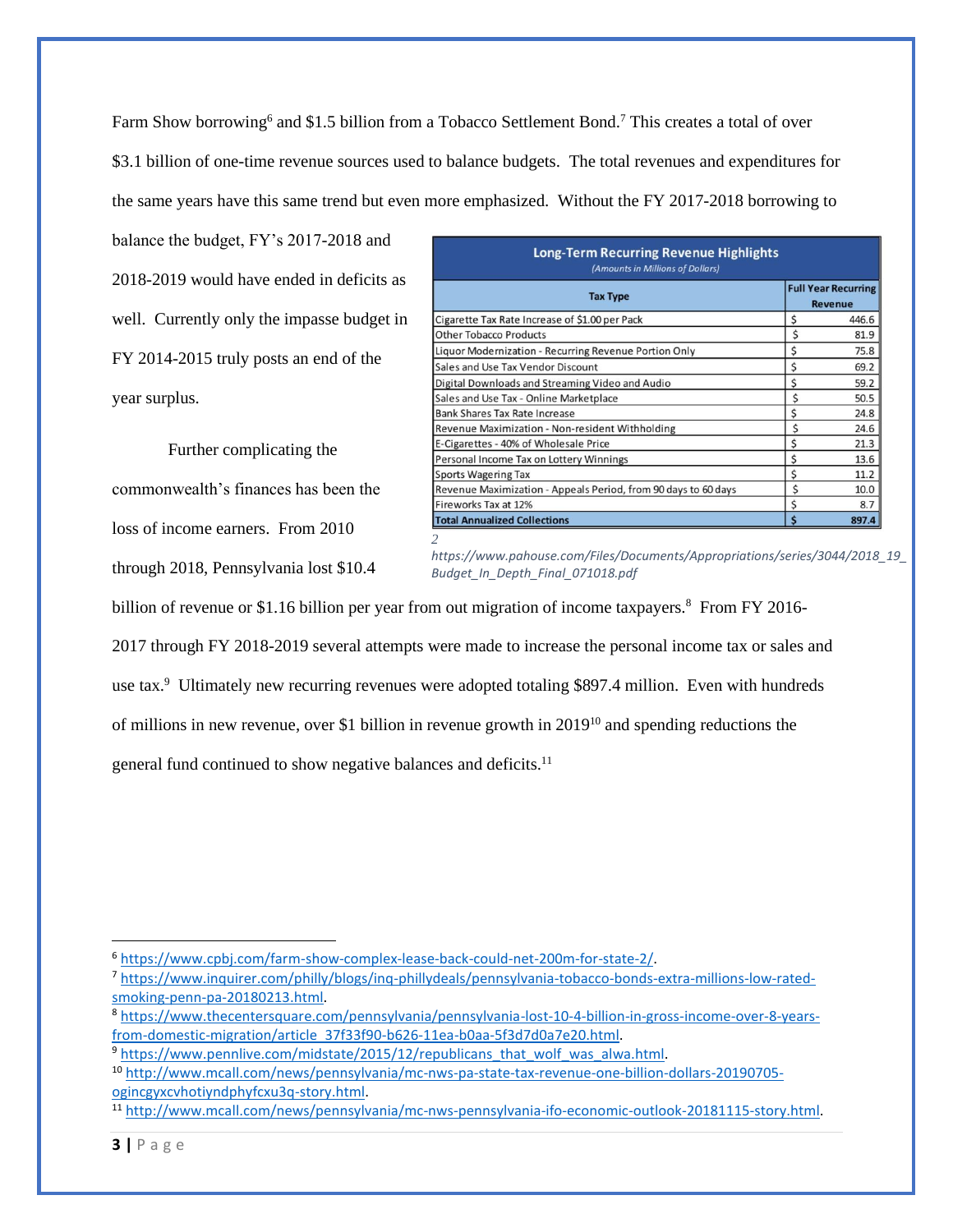#### **Cash Management Loan Interest**

Since FY 2014-15, the state treasurer has used cash management loans, basically the Commonwealth borrowing from itself, to ensure cash is available in the general fund to pay bills. The Treasury employs a strategy of using motor licensing fund, which is allowed under the Constitution<sup>12</sup>, and special funds, which are funds created by statute outside of the general fund. The general fund then reimburses these funds for the loss of interest earnings, which creates a cash management loan interest payment within the general fund. Since FY 2014-15, the enacted amount of cash management loan interest has gone from zero to a record \$15 million for FY 2020-21. In the short-term, we see a massive increase from FY 2018-19 of an actual \$734,000 to a projected \$15 million in the upcoming fiscal year. This is a 1,944% increase in three fiscal years.

| <b>Cash Management Loan Interest Historical Trend</b>                 |          |                      |    |                      |                      |    |                          |    |                        |                |
|-----------------------------------------------------------------------|----------|----------------------|----|----------------------|----------------------|----|--------------------------|----|------------------------|----------------|
|                                                                       |          |                      |    |                      | Available w/         |    |                          |    |                        |                |
|                                                                       |          | Available w/         |    | <b>Increase Over</b> | <b>Supplementals</b> |    |                          |    | <b>Increase Over</b>   | <b>Enacted</b> |
|                                                                       |          | <b>Supplementals</b> |    | Available w/         | Percent              |    |                          |    | Available w/           | Percent        |
| <b>Fiscal Year</b>                                                    | (Actual) |                      |    | <b>Suppementals</b>  | Increase             |    | <b>Enacted</b>           |    | Supplementals Increase |                |
| 2020 - 2021                                                           |          |                      |    |                      |                      | Ś. | 15,000,000               | Ś  | 7,685,000              | 105.10%        |
| 2019 - 2020                                                           | \$       | 7,315,000            | \$ | 6,581,000            | 896.59%              | \$ | 2,500,000                | Ś. | 1,766,000              | 240.60%        |
| 2018 - 2019                                                           | \$       | 734,000              | Ś. | (1,679,000)          | $-69.58\%$ \$        |    | -                        |    |                        | $-100.00\%$    |
| 2017-2018*                                                            | \$       | 2,413,000            | Ś. | (6,424,000)          | $-72.69%$            | \$ | 10,000,000               | Ś. | 1,163,000              | 13.20%         |
| 2016 - 2017                                                           | \$       | 8,837,000            | Ś. | 7,520,000            | 570.99%              | Ŝ. | 1,500,000                | Ś  | 183,000                | 13.90%         |
| 2015 - 2016 **                                                        | Ś.       | 1,317,000            | Ś  | (634,000)            | $-32.50%$            | Ś. | 6,000,000                | Ś  | 4,049,000              | 207.50%        |
| 2014 - 2015                                                           | Ś.       | 1,951,000            | Ś. | 951,000              | $95.10\%$ \$         |    | $\overline{\phantom{a}}$ | \$ | (1,000,000)            | $-100.00\%$    |
| 2013 - 2014                                                           | \$       | 1,000,000            |    |                      |                      |    |                          |    |                        |                |
| * Tobacco Settlement Bond of \$1.5 B & Farm Show Borrowing of \$200 M |          |                      |    |                      |                      |    |                          |    |                        |                |
| ** 9-Month Impasse Budget                                             |          |                      |    |                      |                      |    |                          |    |                        |                |

*Waste* as a verb is defined in *Webster's Ninth New Collegiate Dictionary* as "to spend or use carelessly . . . to allow to be used inefficiently or become dissipated." Spending \$15 million on interest due to the Commonwealth borrowing from itself is wasteful government spending. It does not add any value to any Pennsylvanian. It does not educate children. It does not fix roads. It does not drive improved outcomes, increased efficiency, or provide better services. It is a cost reflective of a culture of financial

<sup>&</sup>lt;sup>12</sup> Pennsylvania Constitution. Article VIII, Section 11. Gasoline taxes and motor license fees restricted. [https://www.legis.state.pa.us/cfdocs/legis/LI/consCheck.cfm?txtType=HTM&ttl=00&div=0&chpt=8&sctn=11&subs](https://www.legis.state.pa.us/cfdocs/legis/LI/consCheck.cfm?txtType=HTM&ttl=00&div=0&chpt=8&sctn=11&subsctn=0) [ctn=0.](https://www.legis.state.pa.us/cfdocs/legis/LI/consCheck.cfm?txtType=HTM&ttl=00&div=0&chpt=8&sctn=11&subsctn=0)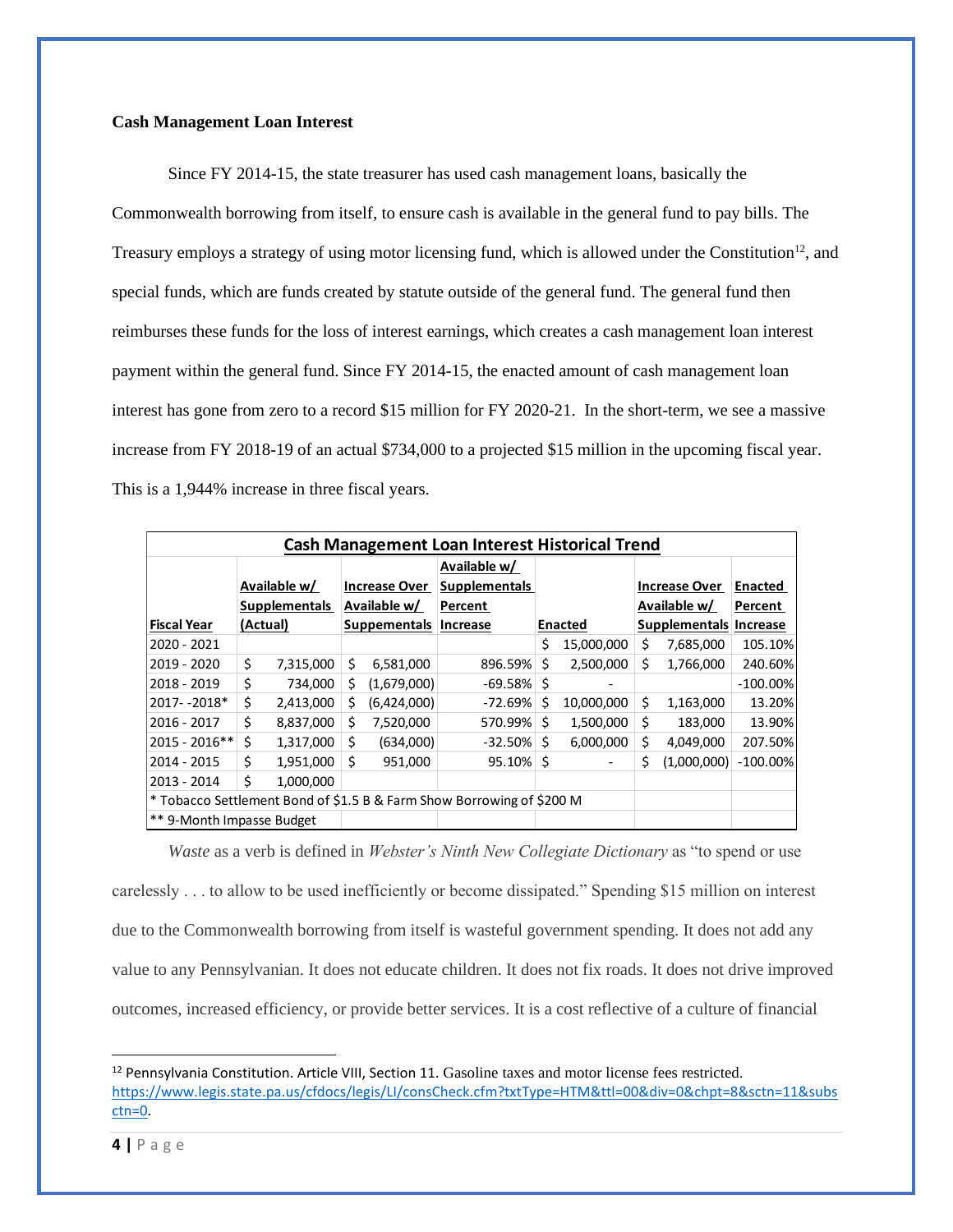mismanagement and poor budgeting practices. 271 or 69% of the appropriations in the available with supplementals FY 2019-2020 budget are \$15 million or less, which means this \$15 million for liquidity could be use more efficiently in over 271 other appropriations.<sup>13</sup>

## **Insolvency Implications**

Cash flow insolvency is when an entity has enough assets to pay what is owed but does not have the appropriate form of payment**.** In other words, there is not enough of the revenue being collected in the form of cash. As a result, the entity does not have the cash available to meet its short-term debt obligations such as loan payments. An organization can be insolvent without being bankrupt, but you cannot be bankrupt without being insolvent. Cash flow insolvency is the leading cause of business bankruptcy in America.<sup>14</sup>



An example is the City of Detroit. Many people believe the problem was their pension liability,

but this was only a contributing factor. It was ultimately their cash flow. Detroit had a \$198 million cash

<sup>13</sup> [https://www.budget.pa.gov/PublicationsAndReports/CommonwealthBudget/Documents/2020-](https://www.budget.pa.gov/PublicationsAndReports/CommonwealthBudget/Documents/2020-21%20Proposed%20Budget/2020-21%20WEB%20TRACK.pdf) [21%20Proposed%20Budget/2020-21%20WEB%20TRACK.pdf.](https://www.budget.pa.gov/PublicationsAndReports/CommonwealthBudget/Documents/2020-21%20Proposed%20Budget/2020-21%20WEB%20TRACK.pdf)

<sup>14</sup> [https://www.score.org/blog/1-reason-small-businesses-fail-and-how-avoid-it.](https://www.score.org/blog/1-reason-small-businesses-fail-and-how-avoid-it)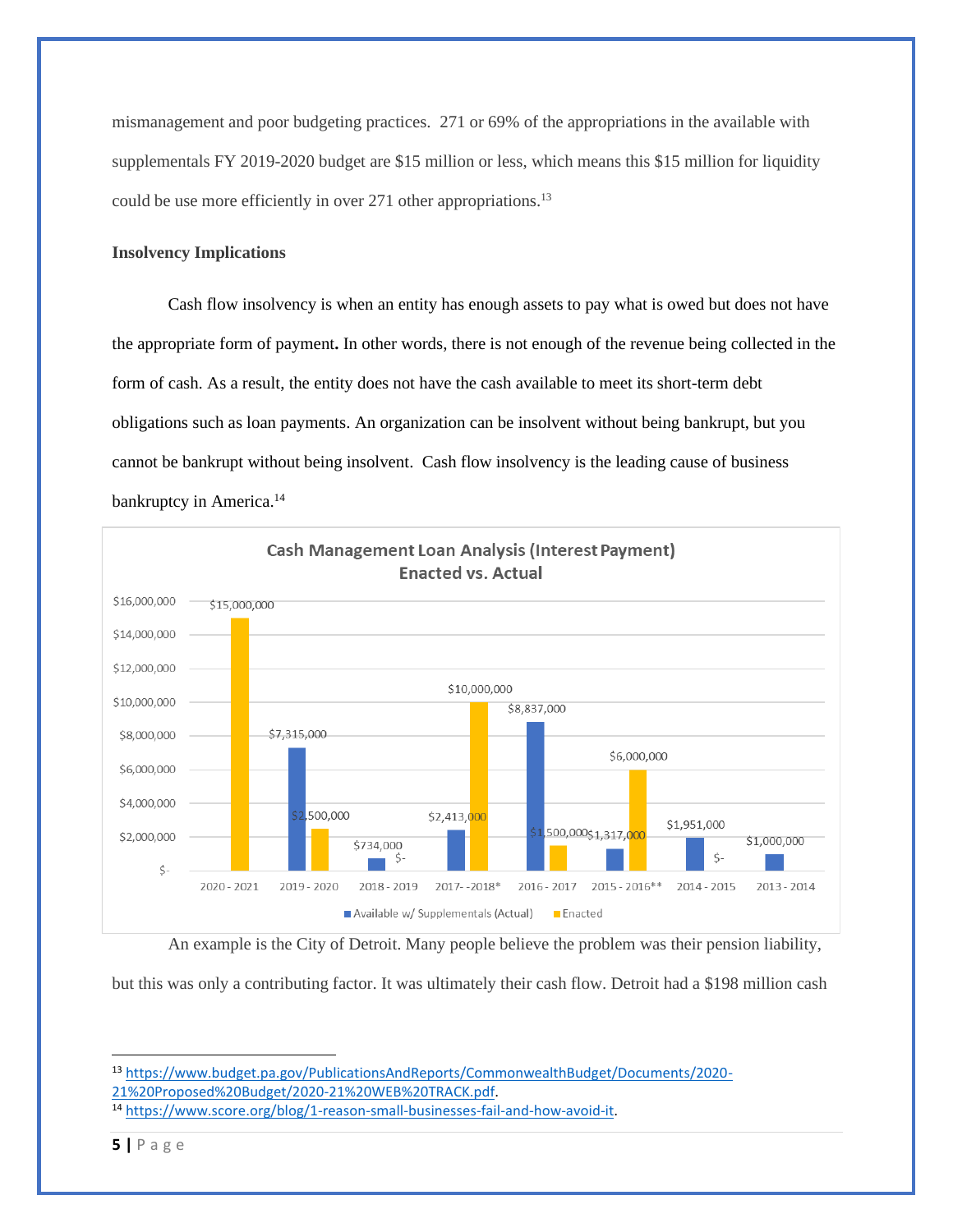flow shortfall in FY 2014. This was a result of loss of revenue and increased contractual expenses, such as pension obligations, debt payments and employee contracts. Additionally, Detroit suffered from population loss for decades.<sup>1516</sup> Property taxes in Detroit were among the highest for large cities, the result of increased expenditures and the loss of taxpaying property owners. Detroit did not have the tax base, nor did it have the capacity to raise taxes to cover its expenses. This created a cash flow crisis resulting in Detroit filing for bankruptcy.

As the Commonwealth has increased the amount of cash management loan interest payments, it is borrowing more over longer periods of time to meet liquidity within the general fund. This is a poor financial position as more dollars are being shifted from mandated expenses to cover short-term loans to make payments throughout the fiscal year. This is reflected in the increases in the cash management loan interest payments. As the Commonwealth continues to see expenses grow faster than revenues and mandated costs like debt, pension payments, entitlement programs and employee contracts increase faster than the rate of revenue growth, the Commonwealth will continue to be on a trajectory much like Detroit. Here is a timeline of the recent STIP loans:

- Nov. 1, 2019: The Treasury issued a \$1.5 billion line of credit to the general fund, and the Wolf administration made an initial \$400 million withdraw at an interest rate of 1.52%. 17
- Jan. 7, 2020: The Wolf administration paid back \$500 million of the \$1.5 billion in principle and  $$692,068.39$  in interest on the STIP line of credit.<sup>18</sup>
- Feb. 4, 2020: The Treasury announced a STIP loan to PHEAA for \$250 million.<sup>19</sup>
- Jan.15, 2020: The Wolf administration withdrew another \$650 million.<sup>20</sup>
- April 2, 2020: The Treasury extended its STIP general fund line of credit to \$2 billion and capped interest at 2% due to the coronavirus pandemic, which resulted in delayed tax collections and a global economic shutdown.<sup>21</sup>

<sup>15</sup> [https://www.demos.org/research/detroit-bankruptcy.](https://www.demos.org/research/detroit-bankruptcy)

<sup>16</sup> [https://www.forbes.com/sites/davidmarotta/2013/08/04/detroits-bankruptcy-doesnt-just](https://www.forbes.com/sites/davidmarotta/2013/08/04/detroits-bankruptcy-doesnt-just-happen/#58f27f6b70a3)[happen/#58f27f6b70a3.](https://www.forbes.com/sites/davidmarotta/2013/08/04/detroits-bankruptcy-doesnt-just-happen/#58f27f6b70a3) 

<sup>17</sup> [https://www.patreasury.gov/newsroom/archive/2019/11-01-STIP.html.](https://www.patreasury.gov/newsroom/archive/2019/11-01-STIP.html)

<sup>18</sup> [https://www.patreasury.gov/newsroom/archive/2020/01-10-STIP.html.](https://www.patreasury.gov/newsroom/archive/2020/01-10-STIP.html)

<sup>19</sup> [https://www.patreasury.gov/newsroom/archive/2020/02-04-Treasury-Authorizes-\\$250M-PHEAA.html.](https://www.patreasury.gov/newsroom/archive/2020/02-04-Treasury-Authorizes-$250M-PHEAA.html) 

<sup>&</sup>lt;sup>20</sup> [https://www.patreasury.gov/newsroom/archive/2020/01-16-Second-Request-Line-Credit.html.](https://www.patreasury.gov/newsroom/archive/2020/01-16-Second-Request-Line-Credit.html)

<sup>21</sup> [https://www.patreasury.gov/newsroom/archive/2020/04-02-COVID-Credit.html.](https://www.patreasury.gov/newsroom/archive/2020/04-02-COVID-Credit.html)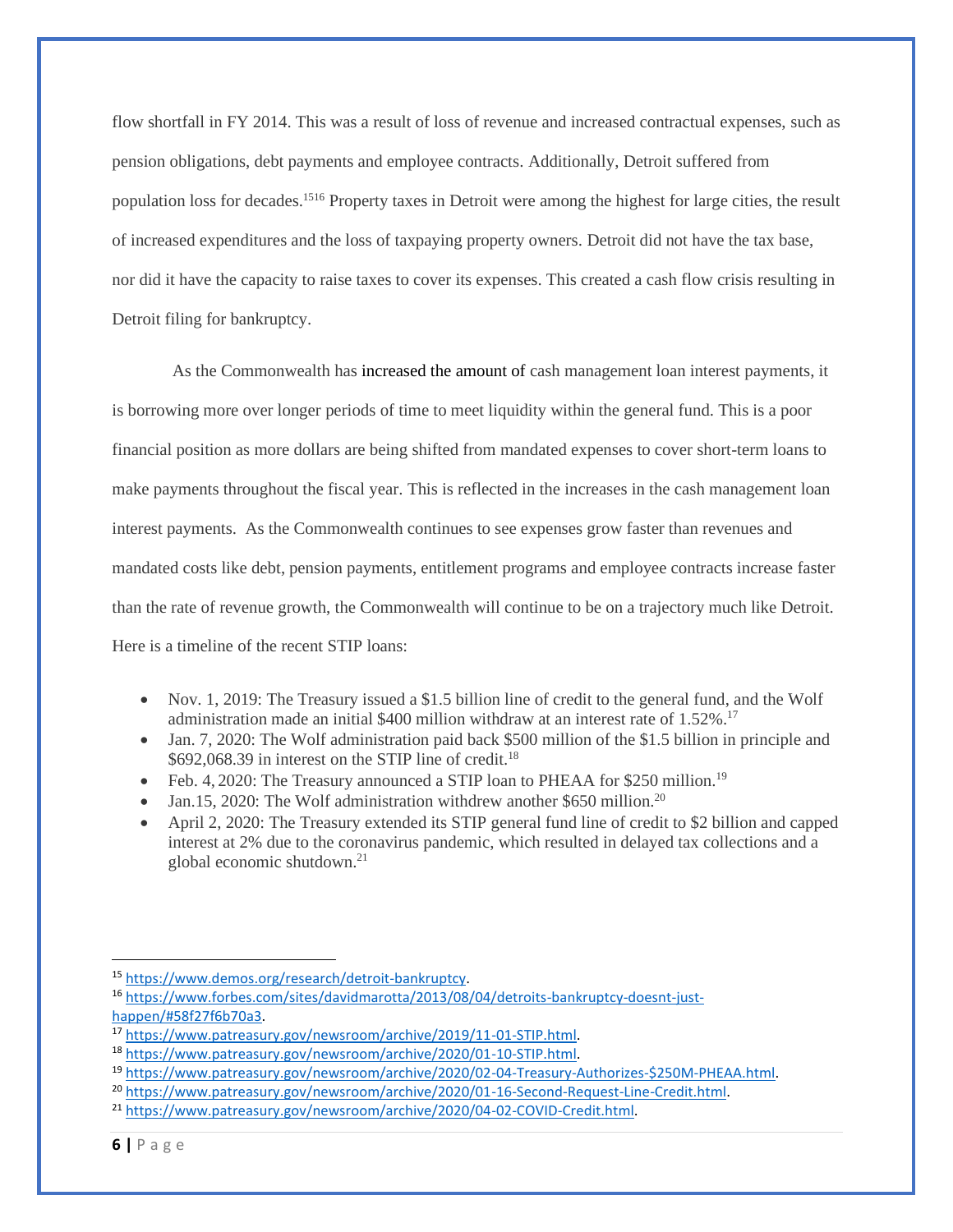While the \$2 billion extension with caps on interest payments was only extended until June 12, the Commonwealth still has major payments due to managed care organizations in August because of delayed payments from previous budget decisions.

Further, the implications of the FY 2015-16 budget impasse and the \$1.7 billion of bonding approved in FY 2017-18, there are significant reductions in cash management loan interest payments with a resulting spike in the ensuing fiscal year. The budget impasse, resulted in an approved budget lower than the governor's proposed budget, resulting in less need to for cash management loans. The following year, an elections year budget, resulted in much higher spending and tax increases to fund the FY 2018-19 budget. The increased taxes were cigarette taxes, which depreciate over time. Funding recurring and increasing spending with depreciating taxes is a poor financial decision. The \$1.7 billion in bonding, \$1.5 billion from the Tobacco Settlement Bond and \$200 million for the Farm Show borrowing, results in an influx of cash in the general fund. As

| <b>Cigarette Tax Revenue</b> |            |                |  |  |  |
|------------------------------|------------|----------------|--|--|--|
|                              |            | Year Over Year |  |  |  |
| Year                         | Revenue    | Growth/Loss    |  |  |  |
| 2000                         | \$272.42   |                |  |  |  |
| 2001                         | \$269.34   | ( \$3.08)      |  |  |  |
| 2002                         | \$266.79   | (\$2.54)       |  |  |  |
| 2003                         | \$826.74   | \$559.95       |  |  |  |
| 2004                         | \$856.44   | \$29.70        |  |  |  |
| 2005                         | \$784.37   | (572.07)       |  |  |  |
| 2006                         | \$792.12   | \$7.75         |  |  |  |
| 2007                         | \$778.58   | ( \$13.54)     |  |  |  |
| 2008                         | \$784.05   | \$5.47         |  |  |  |
| 2009                         | \$754.16   | (529.90)       |  |  |  |
| 2010                         | \$976.06   | \$221.90       |  |  |  |
| 2011                         | \$1,075.37 | \$99.31        |  |  |  |
| 2012                         | \$1,069.91 | ( \$5.46)      |  |  |  |
| 2013                         | \$1,024.08 | (545.83)       |  |  |  |
| 2014                         | \$976.91   | (547.17)       |  |  |  |
| 2015                         | \$927.21   | (549.70)       |  |  |  |
| 2016                         | \$911.51   | ( \$15.69)     |  |  |  |
| 2017                         | \$1,261.57 | \$350.06       |  |  |  |
| 2018                         | \$1,198.25 | (563.32)       |  |  |  |
| 2019                         | \$1,118.76 | (579.49)       |  |  |  |

*3 Numbers in millions.*

you can see it took two fiscal years for those dollars to be spent, resulting in another spike in cash management loan interest payments starting in FY 2018-19 with \$734,000 and a projected \$15 million in FY 2020-21. Due to delayed tax payments and an economic shutdown due to COVID-19, the projected \$15 million in cash management loan interest payments might be the floor rather than a ceiling of potential payments.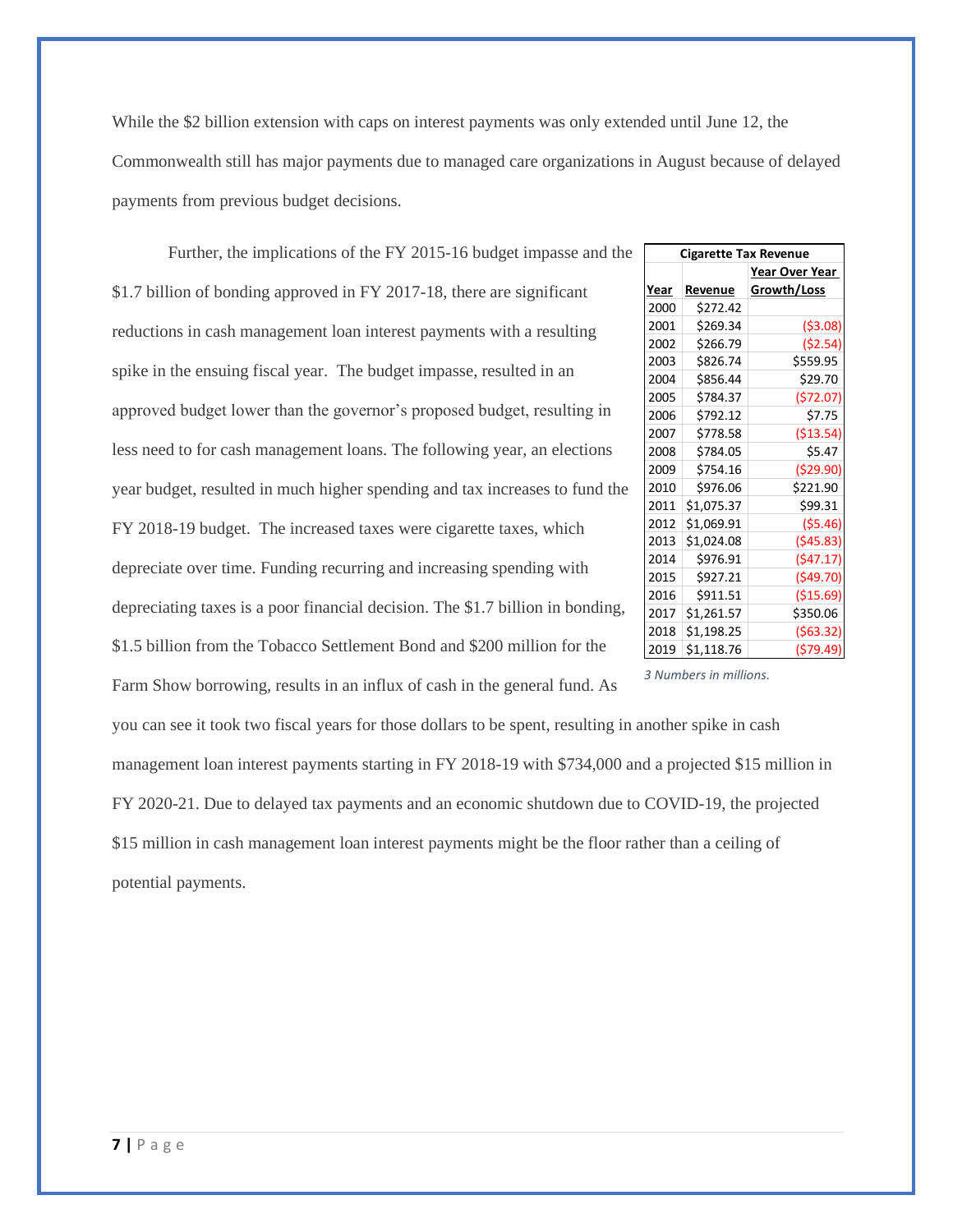### **Solutions**

While \$15 million is a fraction of the \$89.2 billion total operating budget of the Commonwealth,



*https://www.budget.pa.gov/PublicationsAndRep orts/CommonwealthBudget/Documents/2020-*

*21%20Proposed%20Budget/2020- 21%20Budget%20in%20Brief.pdf*

it highlights the underlying poor finances of the

Commonwealth. Dealing with our liquidity issues now is far

less costly and provides many more options rather than waiting

and allowing this negative trend to continue into a crisis. The

following recommendations will increase the general fund

liquidity, eliminate wasteful government spending, and

improve the financial condition of the Commonwealth:

- Governor's Budget Office and Treasury should continue to review payment schedules to maximize liquidity within the general fund.
- Ensure recurring expenses are paid for by recurring revenues.
- Ensure budgets do not spend more than what is available in revenues.
- Move special funds back into the general fund.
- Do not move current line items in the general fund out, to create more special funds.
- Build Budget Stabilization Fund deposits into the general appropriations act.
- One-time revenues should be deposited into the Budget Stabilization Fund.

#### **Impact of Using Special Funds to Mitigate Short-Term Cash Flow Insolvency**

The Treasury has provided a cash flow report of the general fund with the inclusion of the

following sixteen special funds. These special funds would continue to provide funding based on their

stated goals, but their funds and balances will be transferred to the general fund:

- Hazardous Sites Cleanup • Environmental Stewardship
- Recycling Fund
- State Treasury Armory
- Historical Preservation
- **Minority Business Development**
- Agriculture Conservation
- Environmental Education
- Keystone Recreation, Park and Conservation
- Industrial Sites Cleanup
- Small Business First

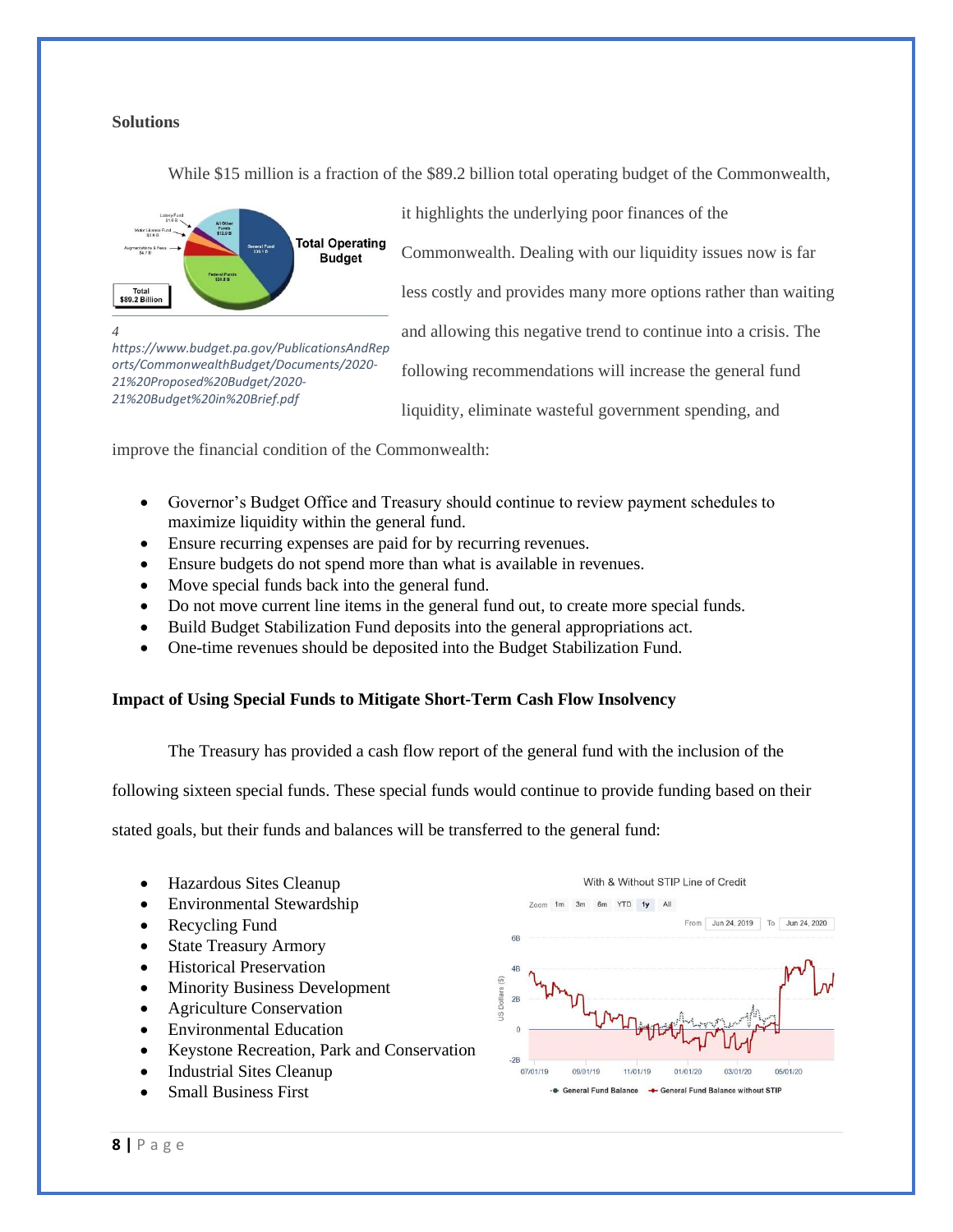- Substance Abuse Education
- Property Tax Relief Fund
- Job Training Fund
- Conservation District Fund
- Multimodal Fund

These funds represent a fraction of the overall special funds the Commonwealth has created. Combined,

| Date      | <b>General Fund Balance</b> |
|-----------|-----------------------------|
| 1/15/2020 | ( \$431,789,137.78)         |
| 1/16/2020 | (\$17,830,621.76)           |
| 1/17/2020 | (\$88,930,570.95)           |
| 1/21/2020 | (597, 977, 138.61)          |

these special funds reduced the negative balances within the general fund to four dates between July 1, 2019 and March 22, 2020 and limited the highest negative balance to \$431.7 million. The treasury could, just from the utilization of these sixteen special funds limit cash flow borrowing to the Motor Licensing Fund and eliminate

*5 General Fund Negative Balances Using Special Funds*

STIP loans all together. According to data from the Treasurer's Transparency Portal, the total days the

general fund was at negative balance during the same period was 119 days.

Bringing special funds back into the general fund provides significant positive financial results:

- Solvency to the general fund.
- Improved financial controls in the budget process.
- More transparency to taxpayers.
- Honest accounting of revenue and expenditures.

## **Conclusion**

General fund cash flow solvency has plagued governments at every level since their inception. But this is not a reason to ensure government does not need to borrow to make its payments throughout the fiscal year. By focusing on financial management policies, governments can eliminate wasteful cash management loans, which do not benefit residents. Smart management means bringing innovation and challenging the status quo method of doing business as usual. Cash flow management is a great example of doing things the old way versus driving innovation to reduce costs and improve services. Status quo in the financial management of the Commonwealth has been its Achilles Heels and has limited the Pennsylvania's opportunities for greater economic success.